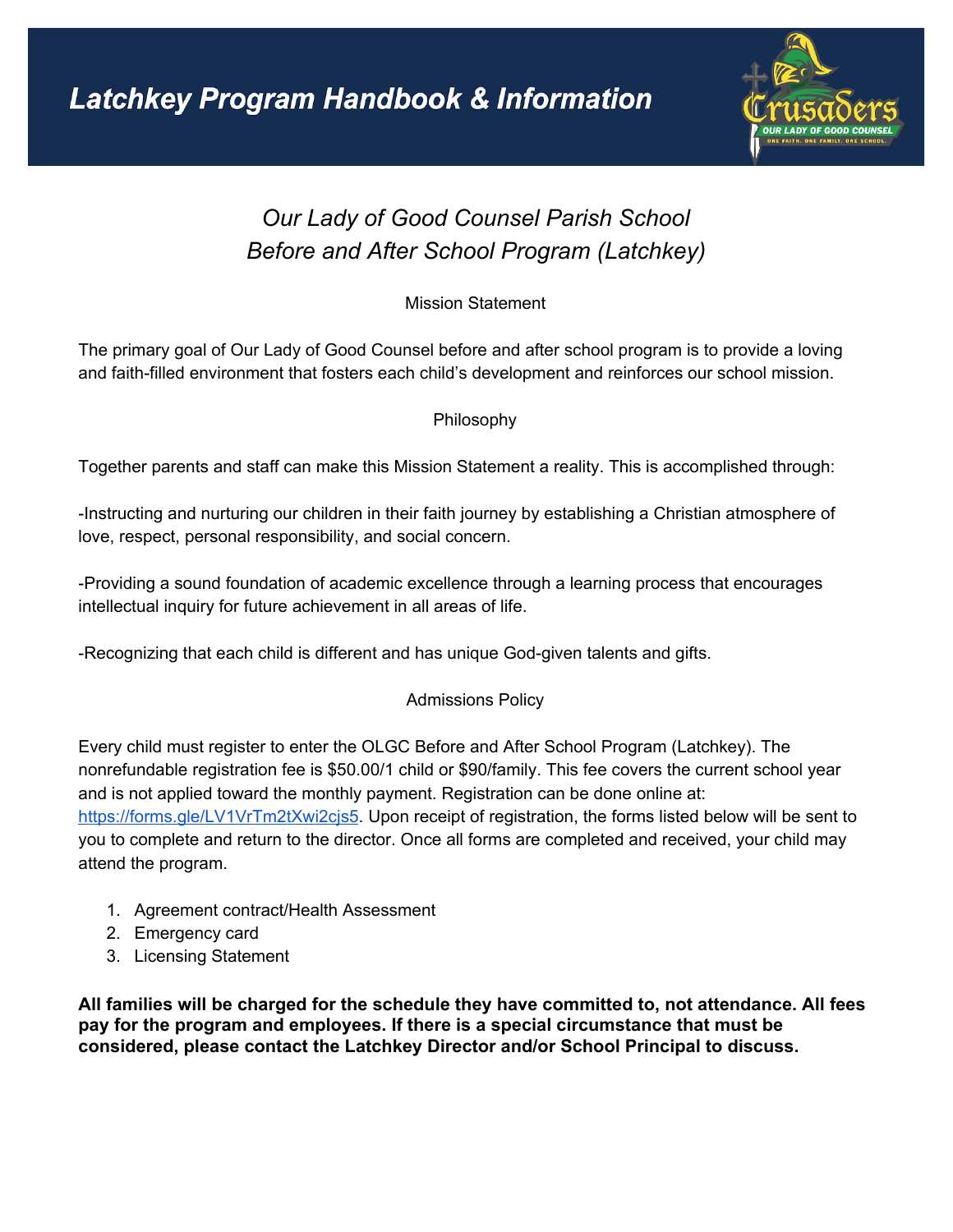

*Withdrawals* must be in the form of written notification addressed to the Director of the program. There is a no refund policy if the withdrawal happens during the already paid schedule, unless the withdrawal is a recommendation of the Director or School principal.

The OLGC Latchkey directors may refuse admission on continued enrollment in the program due to filled quotas, past history of behavior problems, truant payments, parents repeatedly late in picking up a child, or with any reason deemed to be in the interest of the program.

Each school year registration priority will be given to those currently enrolled in the OLGC Latchkey Program. These families will be notified of impending enrollment, and must register on or before the registration deadline date. Any registration application turned in after the deadline will be treated as a new family application and will be considered on a first come, first serve basis. Other families not currently enrolled in the program will be considered, as applications are received. As openings occur, these people will be notified.

#### 2020-2021 Latchkey Program FEES

#### PAYMENTS

| <b>Morning Program</b>                       |                  |               |
|----------------------------------------------|------------------|---------------|
| Hours available:                             | 7:00am-8:00am    | Monday-Friday |
| Daily Rate:                                  | \$7.00 per child |               |
| <b>Afternoon Program</b><br>Hours Available: | 3:10pm -6:00pm   | Monday-Friday |
| Daily Rate:                                  | \$15 per child   |               |

*\*Family Discount:* If you have more than one child enrolled in the OLGC Latchkey program, you will receive a 10% discount for additional siblings.

Half Days & School Closures

WE EXIST TO OFFER A LIFE-CHANGING ENCOUNTER WITH JESUS AND EQUIP LEADERS TO TRANSFORM THE CULTURE. Our Lady of Good Counsel Parish School · 1151 William Street, Plymouth, MI 48170 · IAMOLGC.com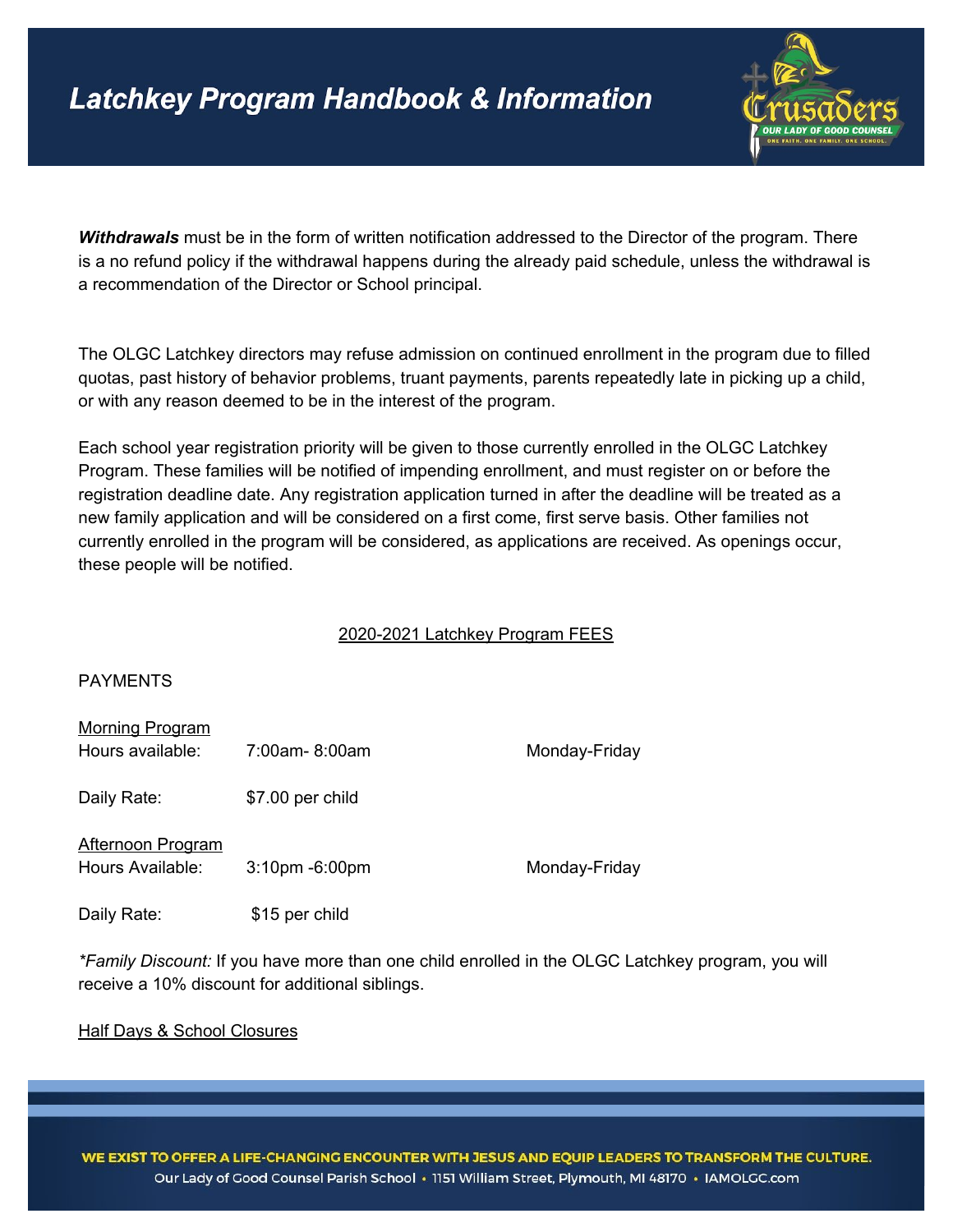

The OLGC Latchkey program follows the school's calendar. On half days, morning Latchkey service will be offered, however, there will be no afternoon services on these days. If the school closes because of weather or building problems, OLGC Latchkey will also be closed for safety. Refunds are not given in these circumstances. In case of an emergency, OLGC Latchkey will follow the emergency plans developed by the school.

## Late Fee

There will be a \$1.00 late fee (per child) for every minute past 6:00pm. This fee will be added to your billing statement. Although phone calls make us aware of your delay, this does not eliminate the late fee, as the staff of OLGC Latchkey, is still caring for your child. Please let us know if you are anticipating being late since this helps relieve your child's anxiety when the other children have been picked up. If late pick-ups become frequent, the Latchkey director, school principal, and parent will need to have a conference to discuss your child(ren)'s continued enrollment in the program.

OLGC Latchkey Program Procedures

# Checking in and Signing Out

It is important that children check in the afternoon session. This procedure is imperative for the safety of your child. If your child will not be attending a regularly scheduled day, Latchkey Staff must be notified by phone before 2:00pm at 734-453-3053.

It is equally important that parents assume the serious obligation of checking their child in for the morning sessions and signing out their child before leaving the building for the afternoon session. (Specific sign in/out information will be sent to each registered family.)

No minor (under the age of 16 years of age) may sign out for a parent without a letter in our file stating that the parents assume full responsibility for the safety of their child. If someone other than the parents or legal guardians will be picking up the child, prior to authorization, a note in writing must be provided to the director of OLGC Latchkey. The parents or legal guardians are the only people who can authorize us to release your child to another individual.

#### Custody and Visitation

We ask that you provide any legal documents supporting restrictions. We will follow the instructions provided in the documents. Please provide updates as necessary.

#### Letters to Parents/Regulations

It is important that all communications from OLGC Latchkey, be read thoroughly as this is our main avenue of alerting you to policies and changes.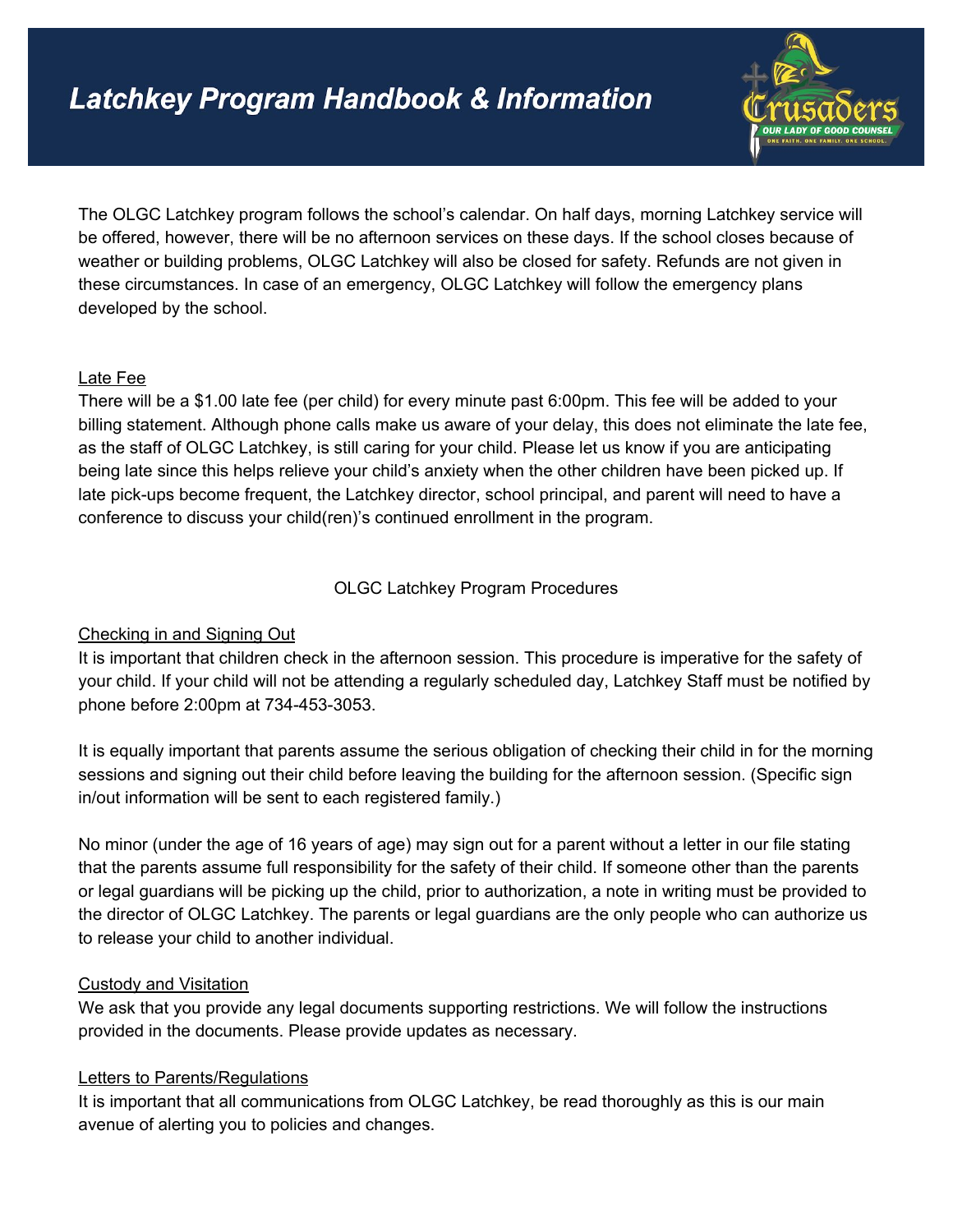

#### Personal Belongings

Please use some visible identification to mark all apparel as well as lunchboxes and backpacks. Before leaving the school grounds with your child, check to see that he/she has all the items that belong to him/her. Check the lost and found items regularly. We cannot assume responsibility for loss or damage to any personal belongings brought by the children. Personal belongings such as toys, games, etc should be left at home.

## Snacks

Snacks are provided by OLGC Latchkey, unless otherwise instructed by the family. Please notify OLGC Latchkey of any food allergies your child has. Please feel free to send your child with an additional snack, as you deem necessary.

## PG Movie Agreement:

The school allows all children to view G rated movies without a permission slip. I understand that my child may be viewing appropriate PG rated movies in Latchkey on inclement weather days.

## **Medication**

Medication cannot be administered to any child unless written permission has been given by the parent and signed by the child's physician. Please alert the OLGC Latchkey director if this is needed and appropriate paperwork will be provided to you to complete.

#### Discipline Policy

OLGC Latchkey will provide an environment that will allow children to explore their settings with age appropriate limits. By doing this, many behavioral issues will be prevented. We are here to help children learn values, problem solving skills, and to help them take responsibility for their choices and actions.

If behavioral issues to occur, they will be handled using the following methods:

- 1. Redirection will be used when a child is involved in a negative behavior. A staff member will involve the child in another activity.
- 2. A staff member will talk with the child about the behavior and educate him/her on more appropriate ways to handle the situation.
- 3. A staff member will remove the child from the negative situation to help/her understand the consequences of a behavior.
- 4. The child will be separated from the group to allow him/her time to relax. Once the behavior has ceased, the child may return to the group. If this is repeated, or becomes a frequent problem, the parents will be notified by an OLGC Latchkey employee.
- 5. As necessary, the school's discipline policy will be followed.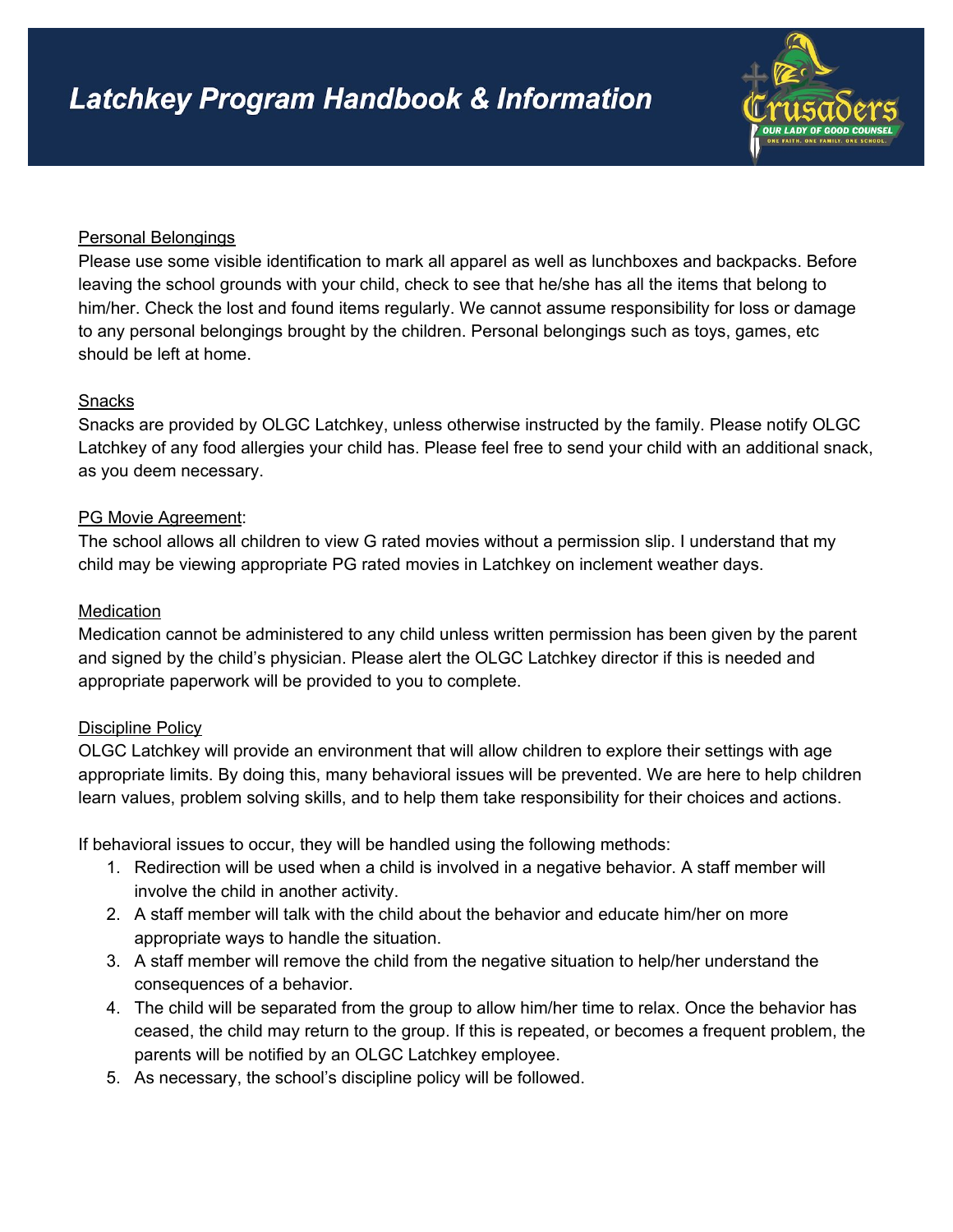

\*\* Any child, who poses a risk of harm to the health and safety of any child or OLGC staff member, will be permanently excluded from the program at the direction of the staff and school principal.

The OLGC rules and discipline policy have been created to ensure the safety and well-being of every child enrolled in the program.

#### *Parent and/or Legal Guarding Responsibilities*

- 1. Parents must notify the center of any changes of address, employment, family status, or home business or emergency telephone numbers.
- 2. Parents must notify the staff of any changes needed to the emergency card. Remember, staff WILL NOT release your child to anyone not listed on the emergency card.
- 3. Parents must pick up their child immediately if their child becomes ill. A child MUST BE FEVER FREE FOR 24 HOURS BEFORE RETURNING TO LATCHKEY *or as the current health and safety regulations require.*
- 4. Parents are encouraged to talk with a staff member if they have any concerns.
- 5. After 6 pm, a fee of \$1.00 per minute, per child will be charged.
- 6. Parents must notify the center if your child will be absent. A \$10.00 fee may be charged if not notified by phone by 2pm.
- 7. While we want all of our students to be a part of the OLGC Latchkey Program, parents must understand that the center has the right to disenroll a family per the guidelines outlined in the handbook.

*Latchkey Program Agreement Contract, Child Information Form, Licensing Statement, and Child Health Assessment forms will be sent to each family once they have completed the registration form [online.](https://docs.google.com/forms/d/e/1FAIpQLSezOUEq_bQznf8pghvPrnDALkB6fPOPC8K9j7zIds6gcnQFjg/viewform) The forms are fillable PDFs and should be completed and signed digitally and then emailed to the OLGC Latchkey Director at [latchkey@olgcparish.net](mailto:latchkey@olgcparish.net).*